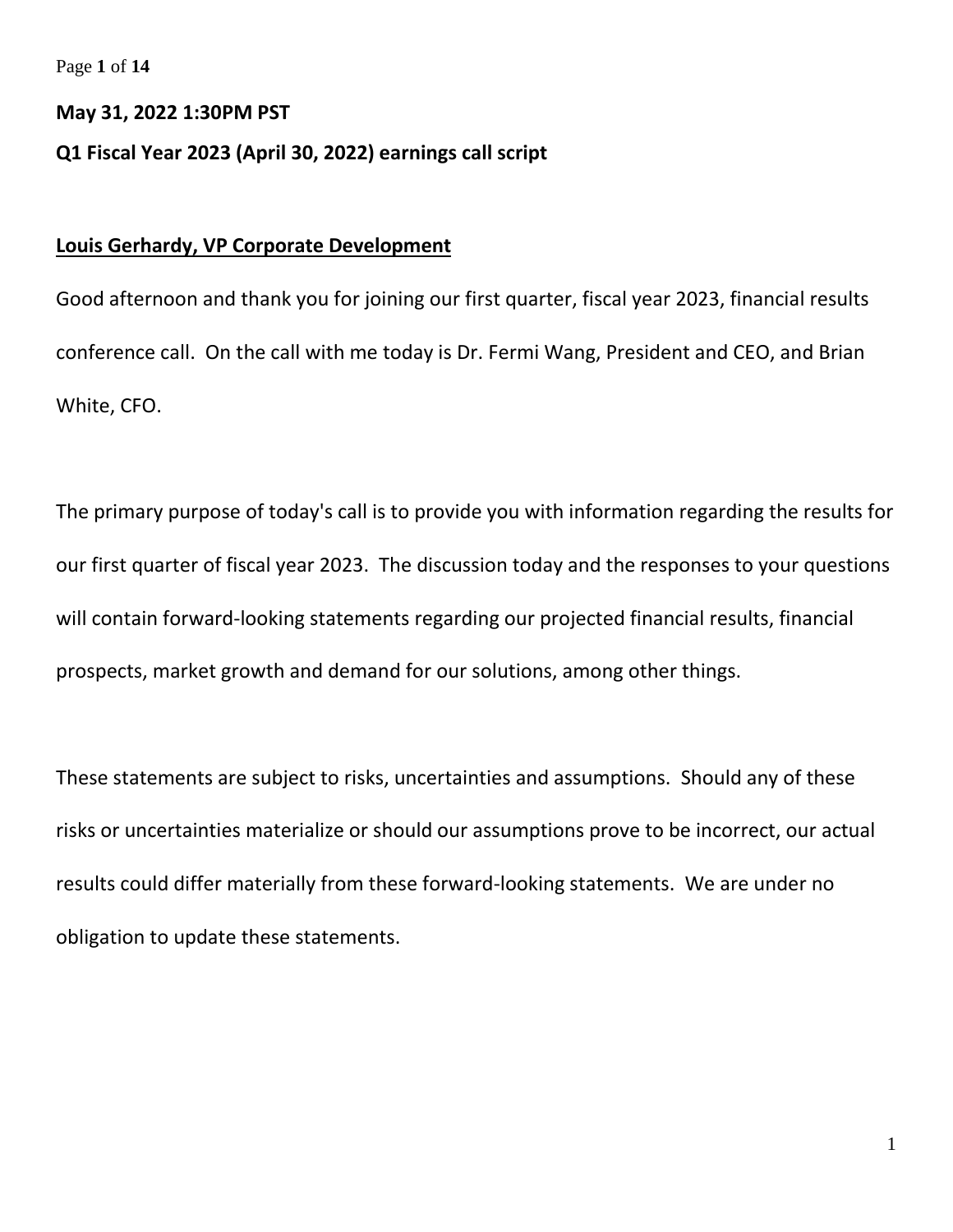### Page **2** of **14**

These risks, uncertainties and assumptions, as well as other information on potential risk factors that could affect our financial results, are more fully described in the documents that we file with the SEC, including the Annual Report on Form 10-K that we filed on April 1, 2022 for fiscal year 2022 ending January 31, 2022.

Access to our first quarter, fiscal 2023, results press release, transcripts, historical results, SEC filings and a replay of today's call is on the Investor Relations portion of our website.

Fermi will provide a business update for the quarter and Brian will review the financial results and outlook. We will all be available for your questions.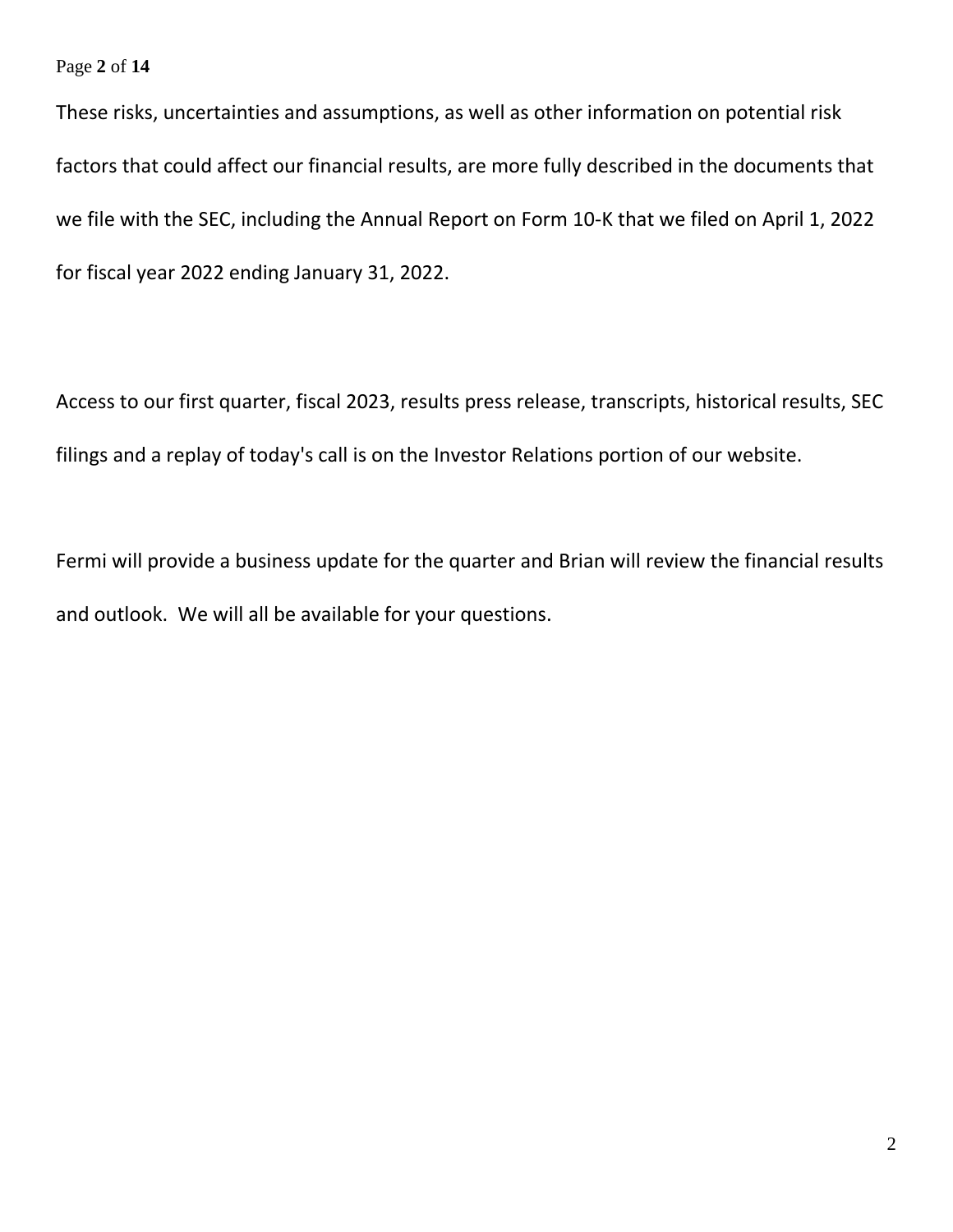Page **3** of **14**

## **Dr. Fermi Wang, President and CEO**

Good afternoon, thank you for joining our call today.

During our first quarter we announced the passing of Casey Eichler, who had been our CFO since 2018. Casey's positive demeanor was an inspiration to many of us, and we are thankful to have experienced his leadership.

On March 28<sup>th</sup> we announced the appointment of Brian White as Ambarella's CFO. After two months, we are excited about the leadership and experience Brian brings as we scale the company for the significant opportunities ahead.

Our Q1 revenue was essentially as expected; flat sequentially and up 29% year-over-year. CV revenue grew significantly, both sequentially and year-over-year, representing about 40% of total revenue, and our video processor business declined about 20% sequentially. Our blended average selling price continued to rise.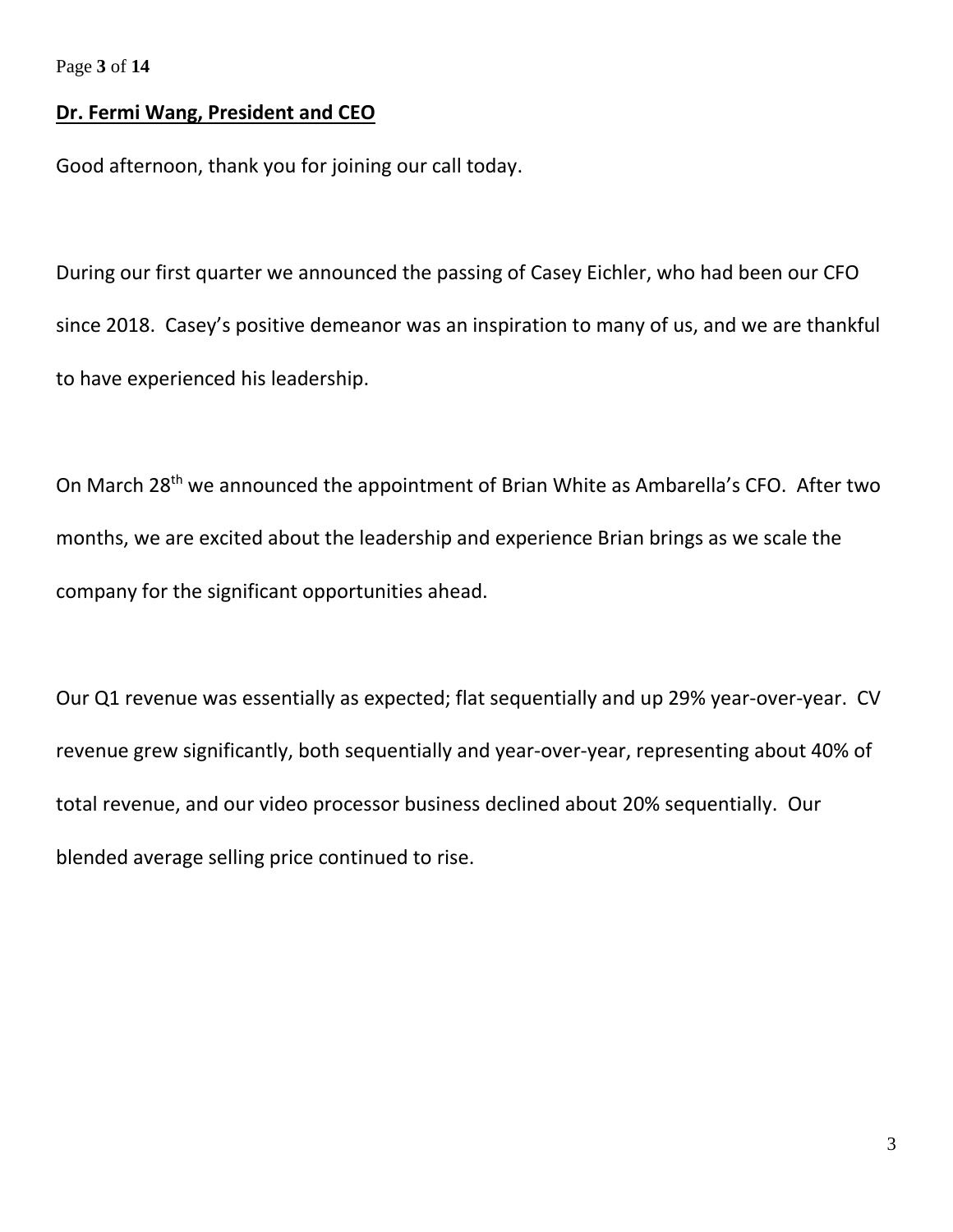Page **4** of **14**

During Q1, the pandemic flared-up in China, and the resulting lock-down disrupted customer production schedules and orders placed on us as well as logistics in the greater Asia supplychain. A majority of our customers' products are manufactured in this region and subject to impacts from China related supply-chain disruptions. We are seeing a similar degree of impact across both our automotive and IoT businesses, further complicating the pre-existing kitting issues we have discussed before.

Last quarter we reported a supply constraint for our 14nm video processor SoCs. At this time we continue to expect the Q2 impact to remain at about \$5 million. We are now confident we will see a Q3 and Q4 improvement in supply of 14nm video processor SoCs. As previously noted, the supply of our computer vision SoCs has not been impacted.

We are very excited to announce in late May we received first silicon for CV3, our first central domain controller processor, and we have successfully brought-up the key functional blocks on this 10+ billion transistor SoC. There is more bring-up work to be completed, but we are confident this first rev will be sampled over the summer to key customers and will demonstrate significant performance and power leadership. As a reminder, CV3 will be a family of SoCs we expect to command a selling price between 5x to 20x our current firmwide ASP.

4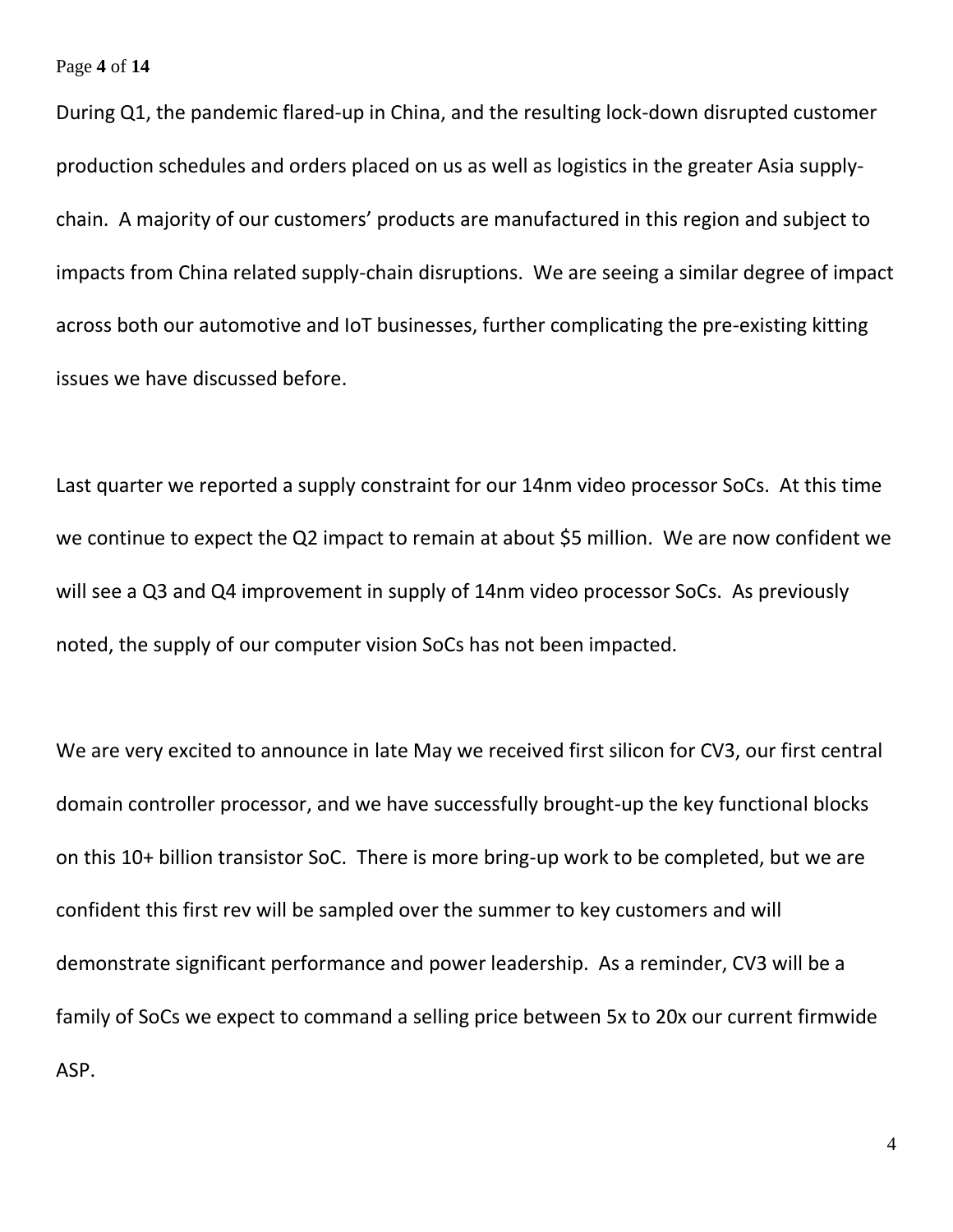#### Page **5** of **14**

We remain focused on capturing the significant revenue opportunities in front of us. New 5nm products are on schedule, with CV3 close to sampling and CV5, our first 5nm SoC, is expected to commence mass production in the second half of the year, We continue to expect our CV revenue to be about 45% of revenue this year, and this richer mix is expected to drive our blended average selling price ("ASP") higher.

Interest and activity around our products and technology remains very strong, and I will now provide some examples of our market development activity.

In the automotive market, during the last quarter Ambarella continued its success in sensing applications, an entirely new market for the company, in applications such as ADAS and driver monitoring, as well as new viewing markets like electronic mirrors.

At Japanese OEM Honda, two of their joint venture companies introduced EV models using our H32AQ SoC for a multi-function electronic mirror plus drive recorder. Dongfeng Honda's eNS1 EV and GAC Honda's eNP1 EV both use this solution.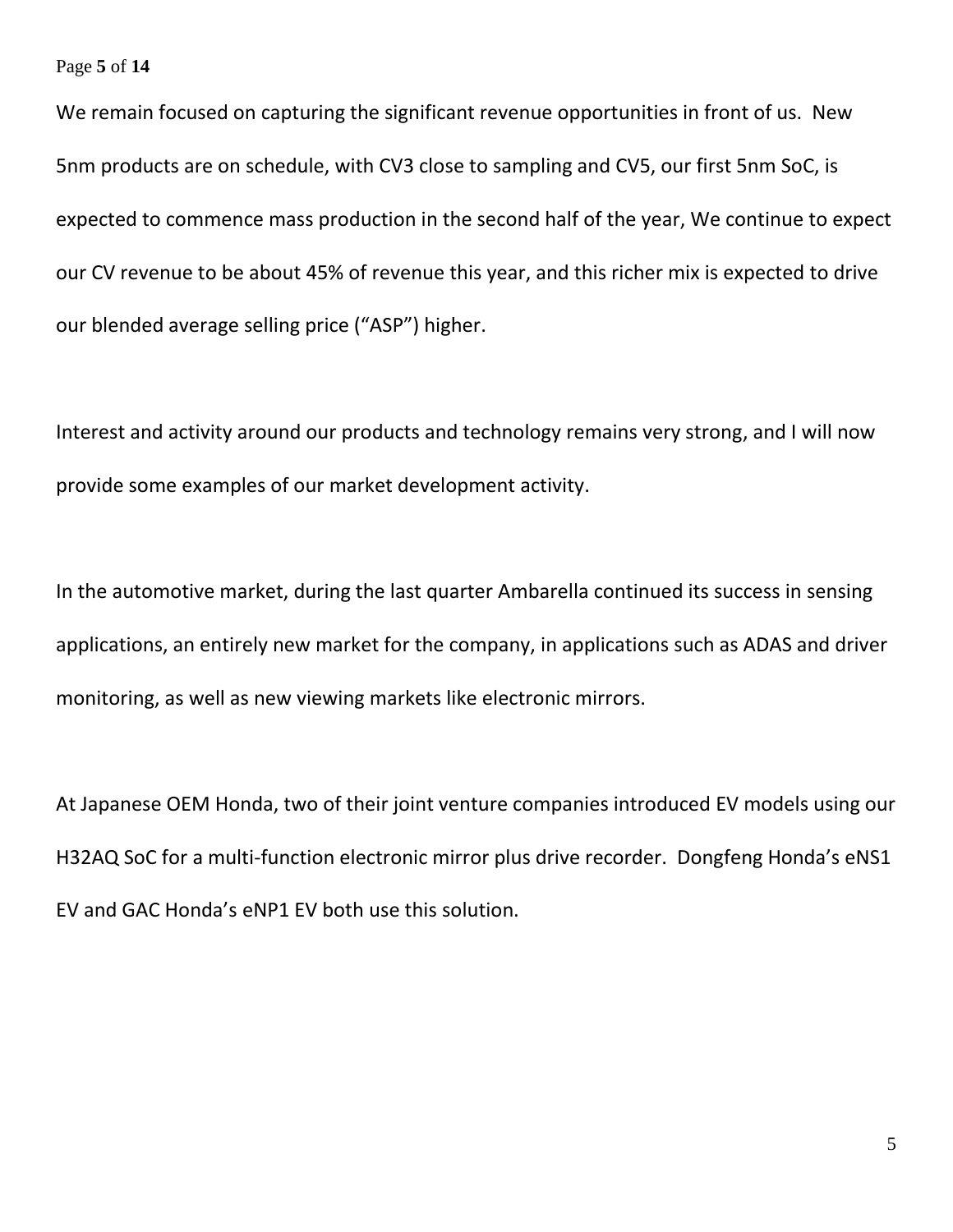Page **6** of **14**

Also during the quarter ISUZU, a Japanese OEM, introduced through a joint venture company its new MU-X SUV. Based on our CV22AQ SoC, the SUV enables an intelligent driving assistance system utilizing a front facing camera supporting lane departure warning.

We remain optimistic about the vehicular in-cabin monitoring systems opportunity for us. In June we expect Geely to announce a new passenger vehicle utilizing our CV28AQ for driver monitoring.

Dongfeng, one of the largest commercial truck OEMs in the world, shipped its new DF760 truck utilizing a single CV22AQ SoC to support multiple cameras and multiple functions for driver monitoring, around vehicle monitoring and blind spot detection.

In IoT, our smart home business, which we have referred to as CV Wave 2, we are pleased to announce Vivint as another major CV customer. In May, Vivint announced four new products, including outdoor, indoor, and doorbell cameras and a spotlight. All of the cameras implement our CV SoCS to execute Vivint's intelligent AI algorithms for a variety of people and package detection and tracking functions. The spotlight uses the advanced detection algorithm of the outdoor camera to illuminate intruders and follow them as they move around the property.

6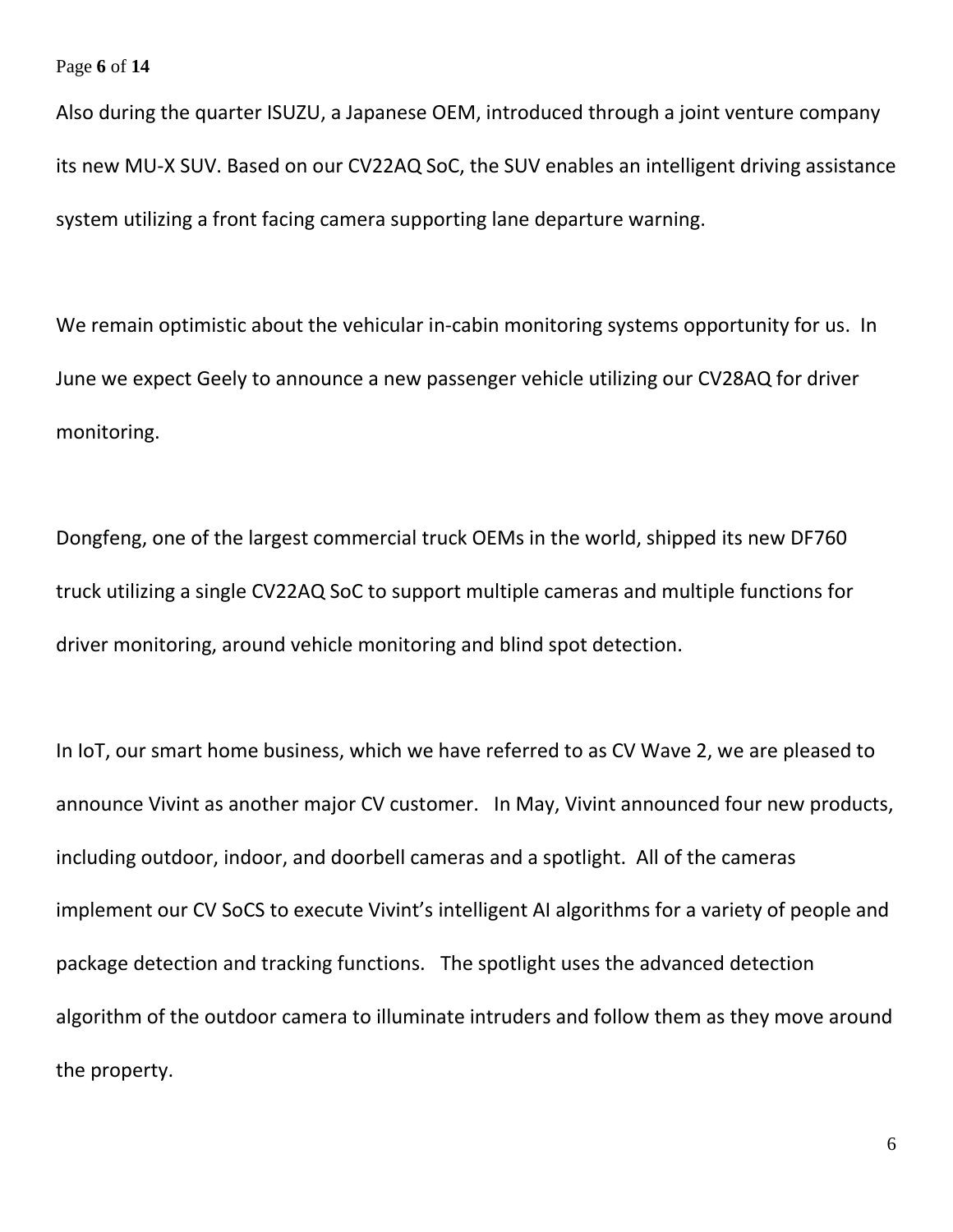In the IoT market, the largest portion of our CV revenue has so far been realized from new product cycles in our enterprise and public security camera business, where the trend continues with a vast majority of our customers' design activity involving our CV SoCs. During the ISC West security exhibition in March, almost every major security camera company was demonstrating new products based on our CV SoCs.

There were also many public demonstrations at ISC West of companies entering the access control market with systems based on our reference designs. The access control market is a great example of how our CV portfolio allows us to reach entirely new markets we did not serve before, and access control is one of the areas where we are showing encouraging, early customer wins.

In access control, Motorola Solutions announced the new Openpath Pro Series Video Intercom reader based on our CV25 SoC. The reader combines video, audio and enterprise call routing. Motorola has made a number of acquisitions in the last few years to leverage its IoT camera expertise into new verticals, and Openpath is one example. We are proud to report that most of the camera companies acquired by Motorola are using Ambarella SoCs, and we are eager to help them grow their business.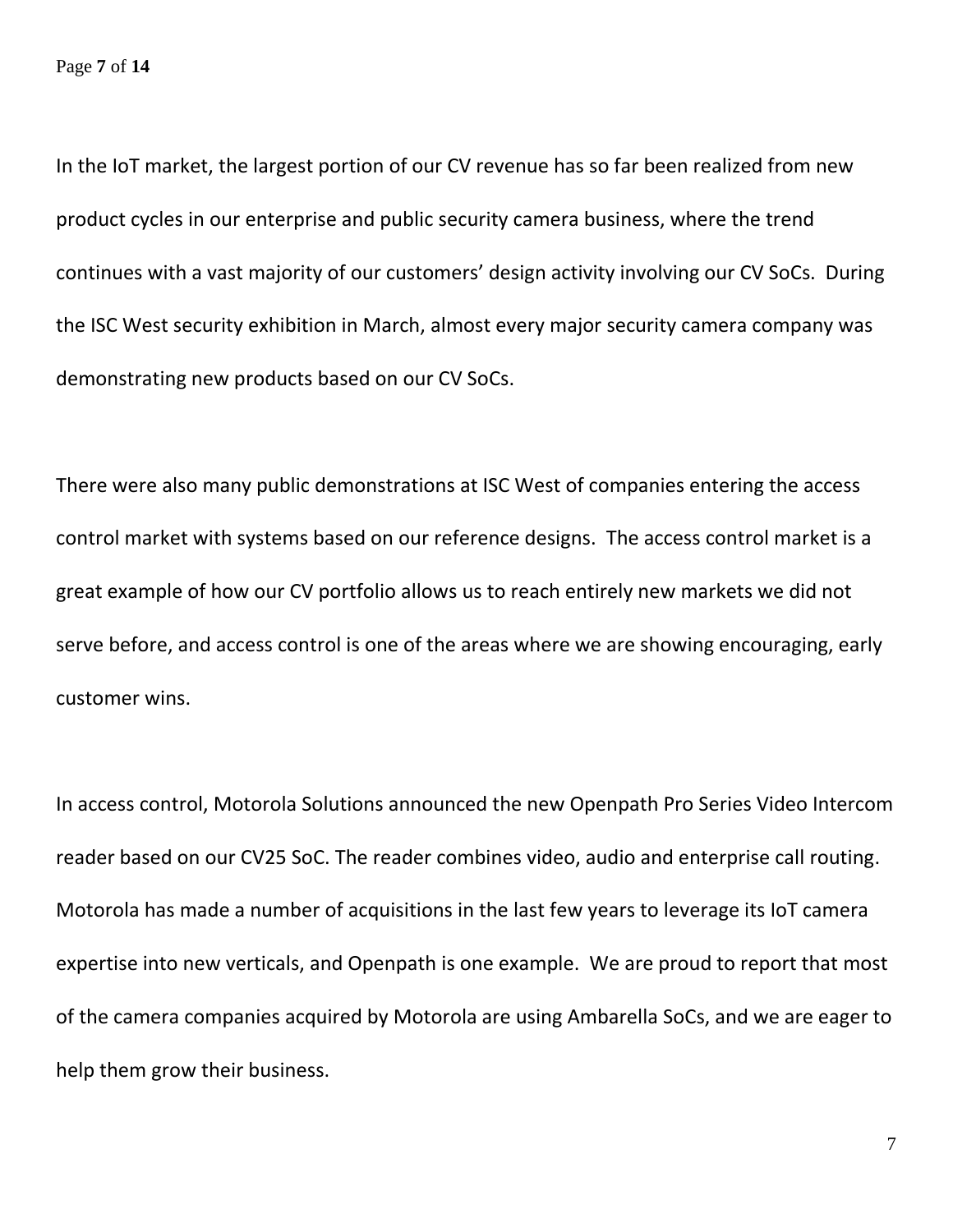Page **8** of **14**

Also in access control, based on our CV22, RealNetworks announced its SAFR SCAN, a touchless biometric system with anti-spoofing based on the fusion of structured light and cameras to ensure the most accurate results.

During the show, targeting the enterprise and public markets, Hanwha Techwin announced two new AI-powered multi-sensor cameras based on our CV2 SoCs and featuring deeplearning based object detection and classification..

Also in the enterprise and public IoT market, i-Pro, formerly part of Panansonic, introduced its new multi-sensor S series camera, based on our CV2 SoC, offering deep learning intelligence at the edge with pre-installed AI applications and the ability to add 3<sup>rd</sup> party applications.

In the public safety fleet market, i-Pro also launched a 4K panoramic front camera based on CV22 with the form factor and thermal budget to be mounted behind the rearview mirror on the windshield.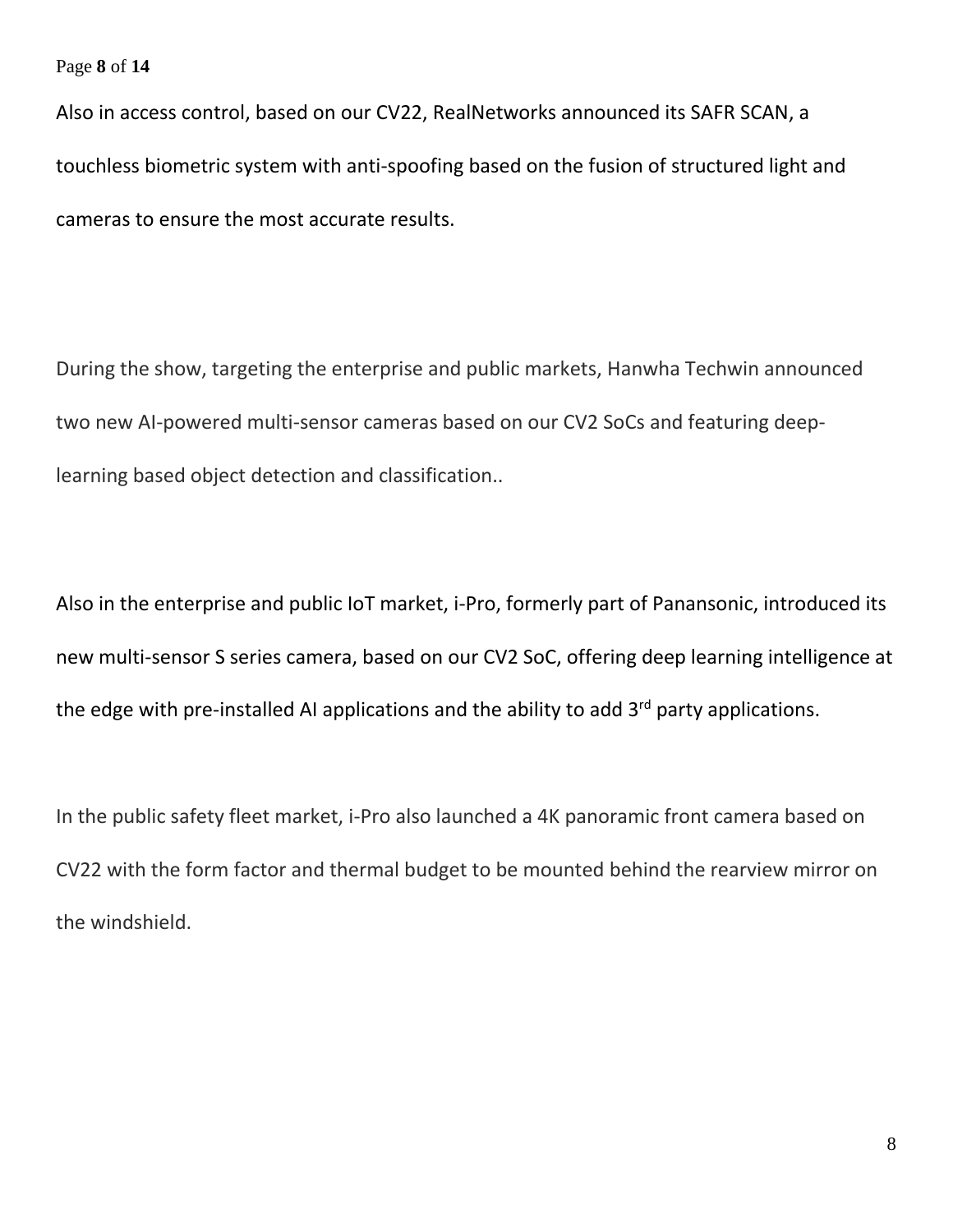Page **9** of **14**

Factory automation is another greenfield market opportunity and during the quarter iRAYPLE introduced two products based on our CV2 AI SoC, a stereo 3D factory automation camera with precise measurement capability and a code reader with high resolution and deep learning abilities.

In other IoT markets, Insta360 introduced the One RS action camera. The innovative consumer camera is based on our H22 SoC and can shoot 4Kp60 video, take 48MP photos and includes AI driven editing to make stitching 360-degree footage simple.

Recapping these announcements, a majority of the projects I just described are CV based. In these products, our state-of-the-art video processing expertise is leveraged into new applications where the camera, instead of just enabling a great human viewing experience, is sensing, collecting data and then making decisions. A lot of incremental and specialized processing is needed to do this most efficiently, and our high-bandwidth CVflow AI SoCs provide this for an increasingly diverse set of IoT sensing applications. About half of these products I described represent new product cycles in existing markets and the other half represent entirely new markets for us such as automotive sensing, factory automation and access control.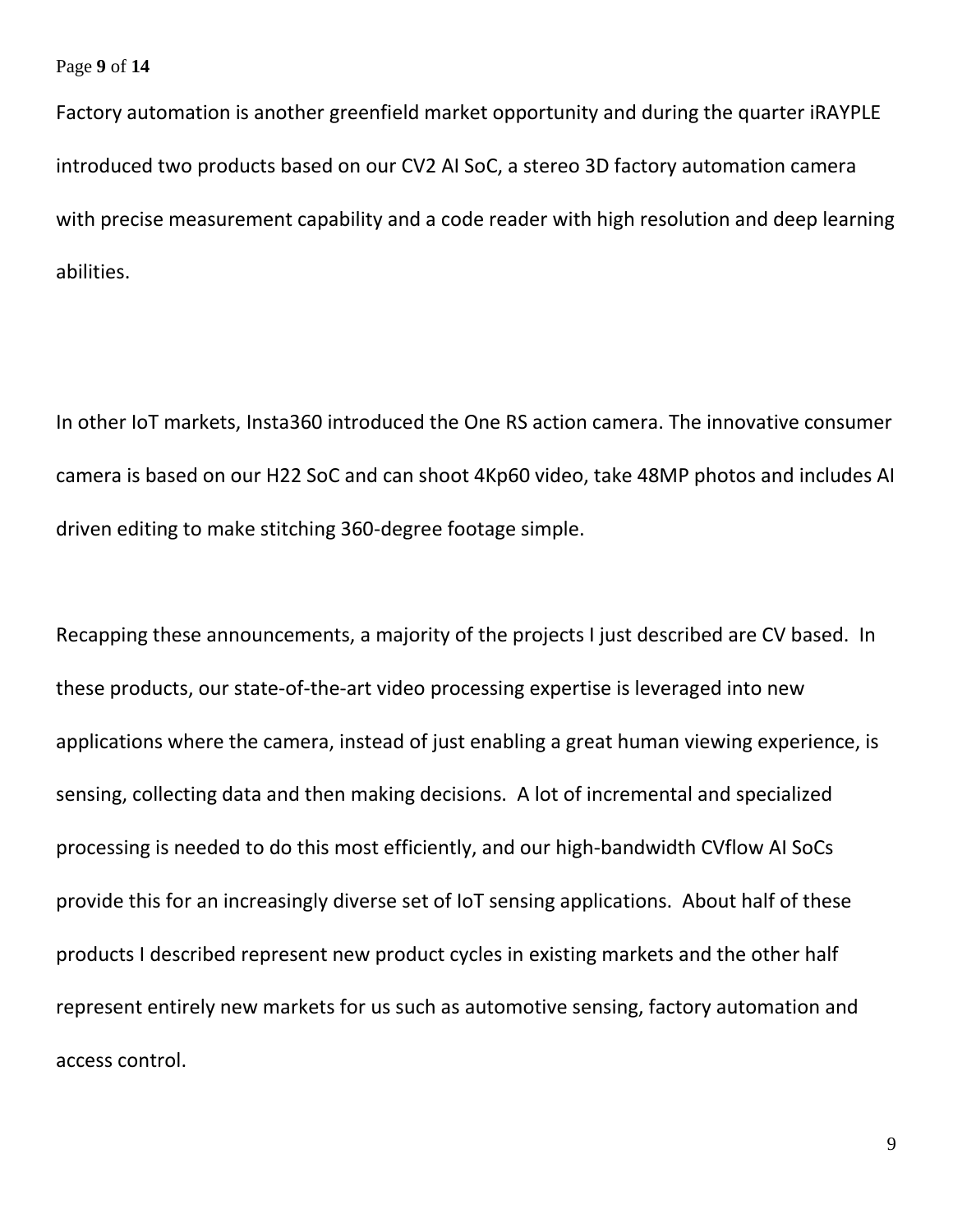### Page **10** of **14**

We are in the midst of a very strong shift in design activity to our CV SoCs. Long-term, we expect to earn a higher ASP with CV products, and the combination of higher ASPs and unit volumes is expected to drive premium growth.

We are confident our strategy addresses the megatrends for security, safety and automation, enabling our customers to innovate and transform their own businesses. Our rapidly expanding AI product portfolio serves the diverse secular growth opportunities emanating from these trends.

Brian will now review our financials.

### **Brian White, CFO**

Thanks Fermi. I'll review the financial highlights for our fiscal Q1, and provide a financial outlook for our second quarter of fiscal year 2023, ending on July 31, 2022.

I'll be discussing non-GAAP results and ask that you refer to today's press release for a detailed reconciliation of GAAP to non-GAAP results. For non-GAAP reporting, we have eliminated stock-based compensation expense and acquisition related costs adjusted for the impact of taxes.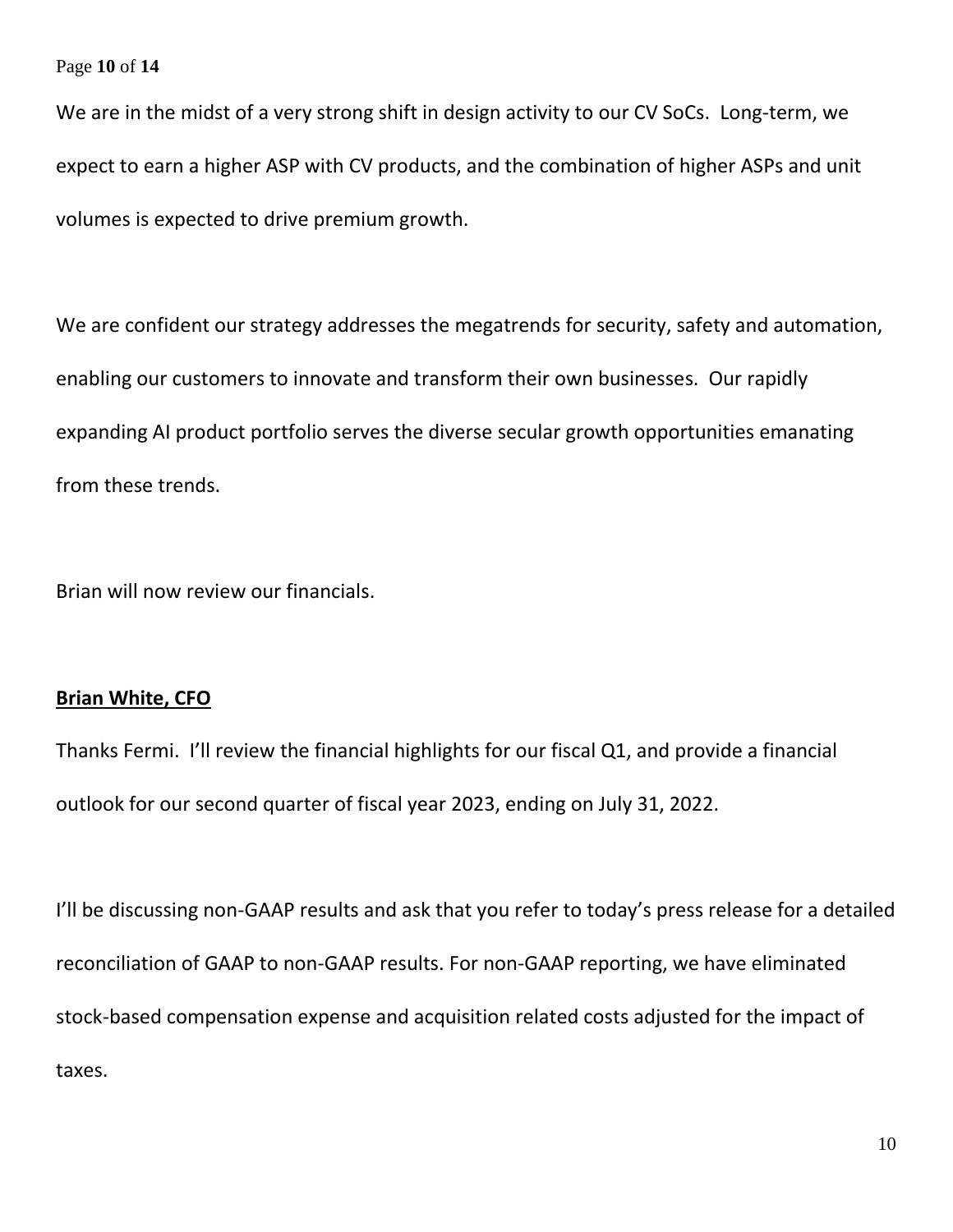Page **11** of **14**

Revenue for fiscal Q1 was \$90.3 million, in line with the midpoint of our prior guidance, flat to the prior quarter and up 29% year-over-year. As expected, a sequential increase in IoT revenue offset a decline in Automotive. Both IoT and automotive were up strongly on a yearover-year basis.

Non-GAAP gross margin for Q1 was 63.8%, slightly ahead of the midpoint of our prior guidance range.

Non-GAAP operating expense for fiscal Q1 was \$39.8 million, down \$500 thousand from the prior quarter. Non-GAAP operating expense was \$2.2 million below the mid-point of our prior guidance, driven by the timing of new product development activities.

Our non-GAAP tax provision was \$0.9 million or 4.8% of pretax income and we reported non GAAP net income of \$17.1 million, or \$0.44 per diluted share.

Now, I'll turn to our balance sheet and cash flow.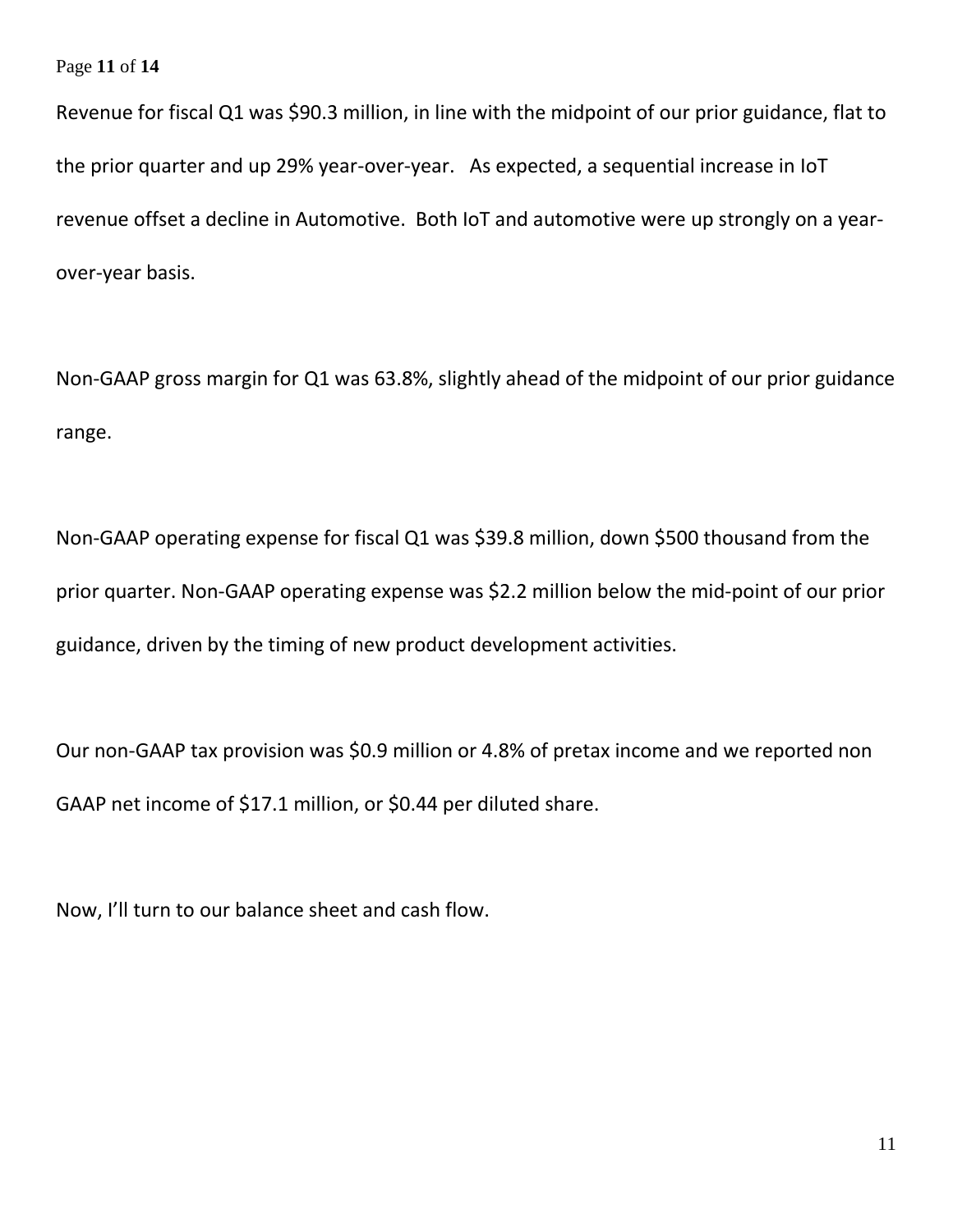#### Page **12** of **14**

Cash increased \$30 million, to \$201 million, driven by strong operating cash flow of \$34 million. Fiscal Q1 cash flow was aided by decreases in both inventory and accounts receivable. Inventory decreased \$4 million, from 128 to 117 days and accounts receivable decreased \$16 million, from 45 to 28 days. The substantial decrease in accounts receivable was attributable to a front-end skewed revenue profile in the quarter.

We had three logistics and ODM companies represent 10% or more of our revenue in Q1. WT Microelectronics, a fulfillment partner in Taiwan that ships to multiple customers in Asia, came in at 57% of revenue. Chicony an ODM who manufactures for multiple IoT customers was 11% and Hakuto, a logistics partner who primarily supplies multiple automotive customers in Japan was about 10% of revenue.

I will now discuss the outlook for the second quarter of fiscal year 2023:

As Fermi described, the external environment remains complex and dynamic. The supply chain, already stressed with persistent kitting issues, is now also facing the rolling pandemic impacts in China. Our guidance, to the best of our knowledge at the current time, contemplates these challenges. We estimate our Q2 revenue to be in the \$78.0 to \$82.0 million range, or down approximately 11% sequentially at the midpoint.

12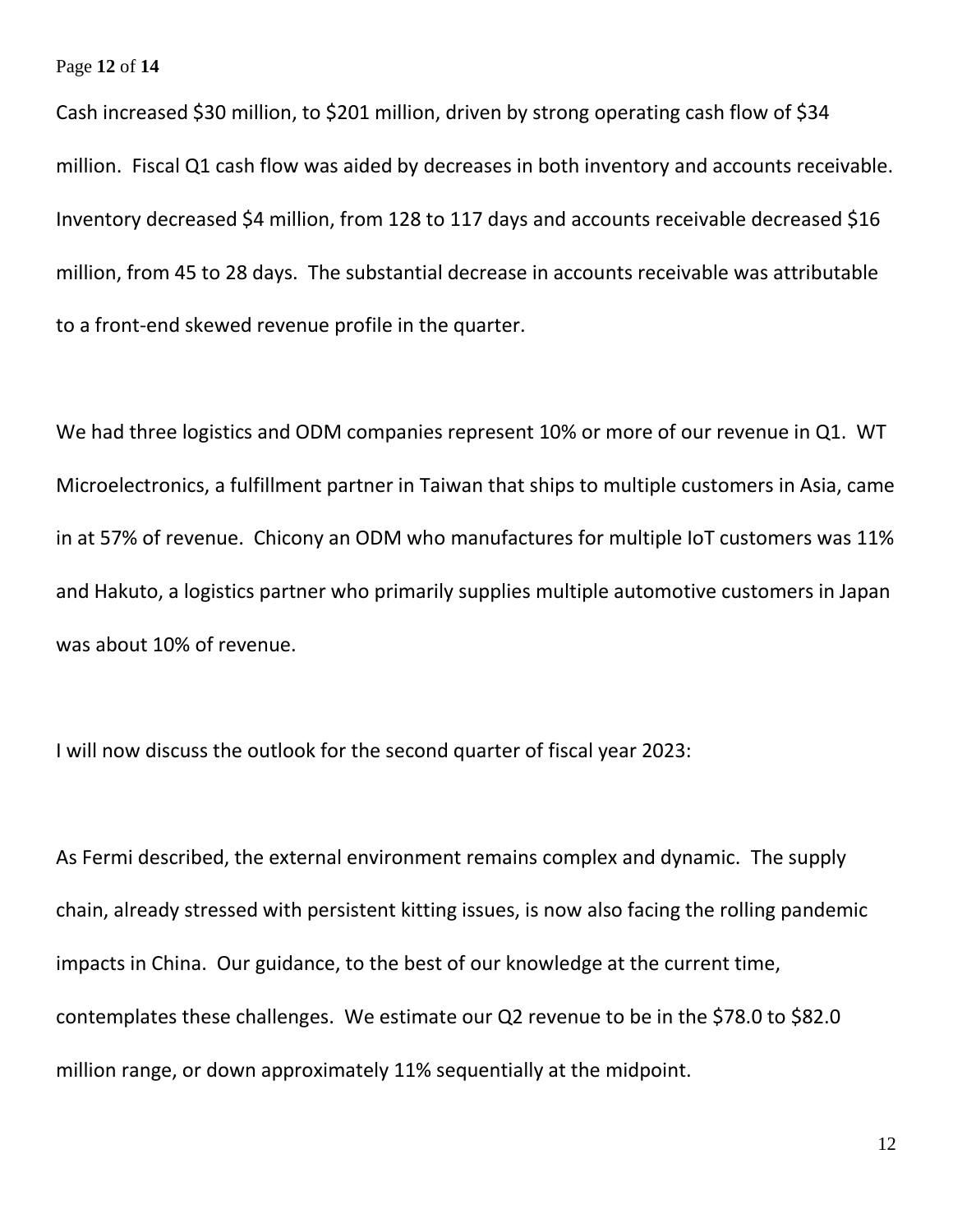Page **13** of **14**

We estimate Q2 non-GAAP gross margin to be between 63.0% and 64.0%, relatively flat to the prior quarter.

We expect non-GAAP OPEX in the second quarter to be in the range of \$42 million to \$45 million. The sequential increase in OPEX is driven by the beginning of an advanced 5nm automotive grade CV SoC development project.

Our fiscal Q2 forecast for Ambarella's Non-GAAP tax rate is 4% to 6% and we estimate our diluted share count to be approximately 38.7 million shares.

Ambarella will be participating on June  $1<sup>st</sup>$  in Craig Hallum's virtual Investor Conference, June 2nd at Cowen's TMT Conference, June 8th at Bank of America's TMT Conference, and on June 9<sup>th</sup> at Rosenblatt's virtual AI Scaling Conference. Please contact us for more details.

Thank you for joining our call today, and with that, I will turn the call over to the operator for questions.

## **Q&A**